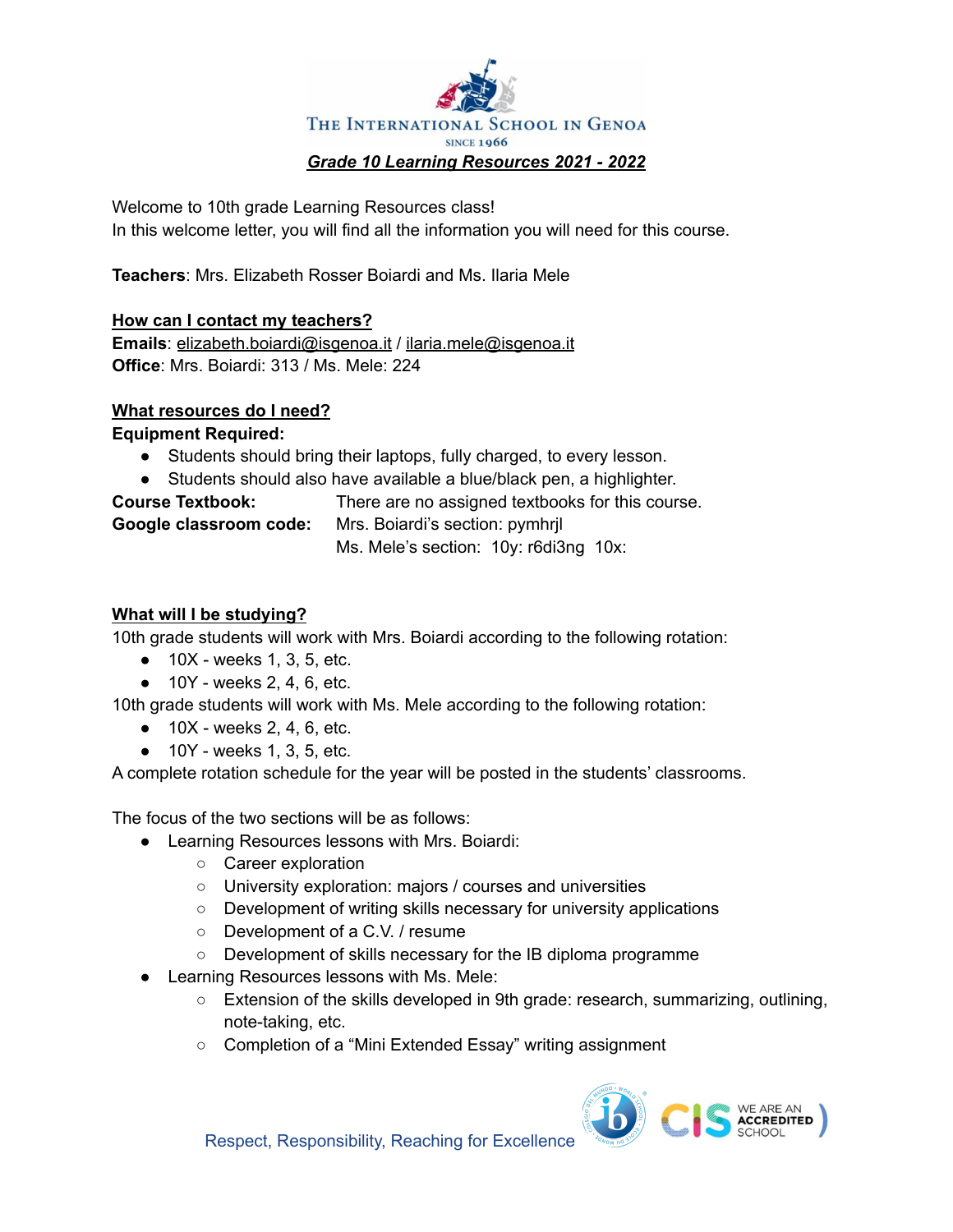

# **How will I be assessed?**

**Assessment:** Students will be assessed in line with the ISG Assessment Policy. Students will be assessed by using both formative and summative assessments. Formative assessments might be in the form of a presentation, reflective assignment, poster, essay, or other method of assessment. There will be two substantial summative assessments towards the end of the course: a Personal Reflection Essay (Mrs. Boiardi's section) and the Mini Extended Essay (Ms. Mele's section). Students will receive feedback within 2 weeks of submitting any assessment, all of which will be announced at least one week in advance.

**Homework expectations:** Students will occasionally be assigned some homework, although typically not more than 20 minutes per week. Homework will relate to the unit of study. Homework is an extremely important element of learning, so students should strive to complete homework on time and to a high standard.

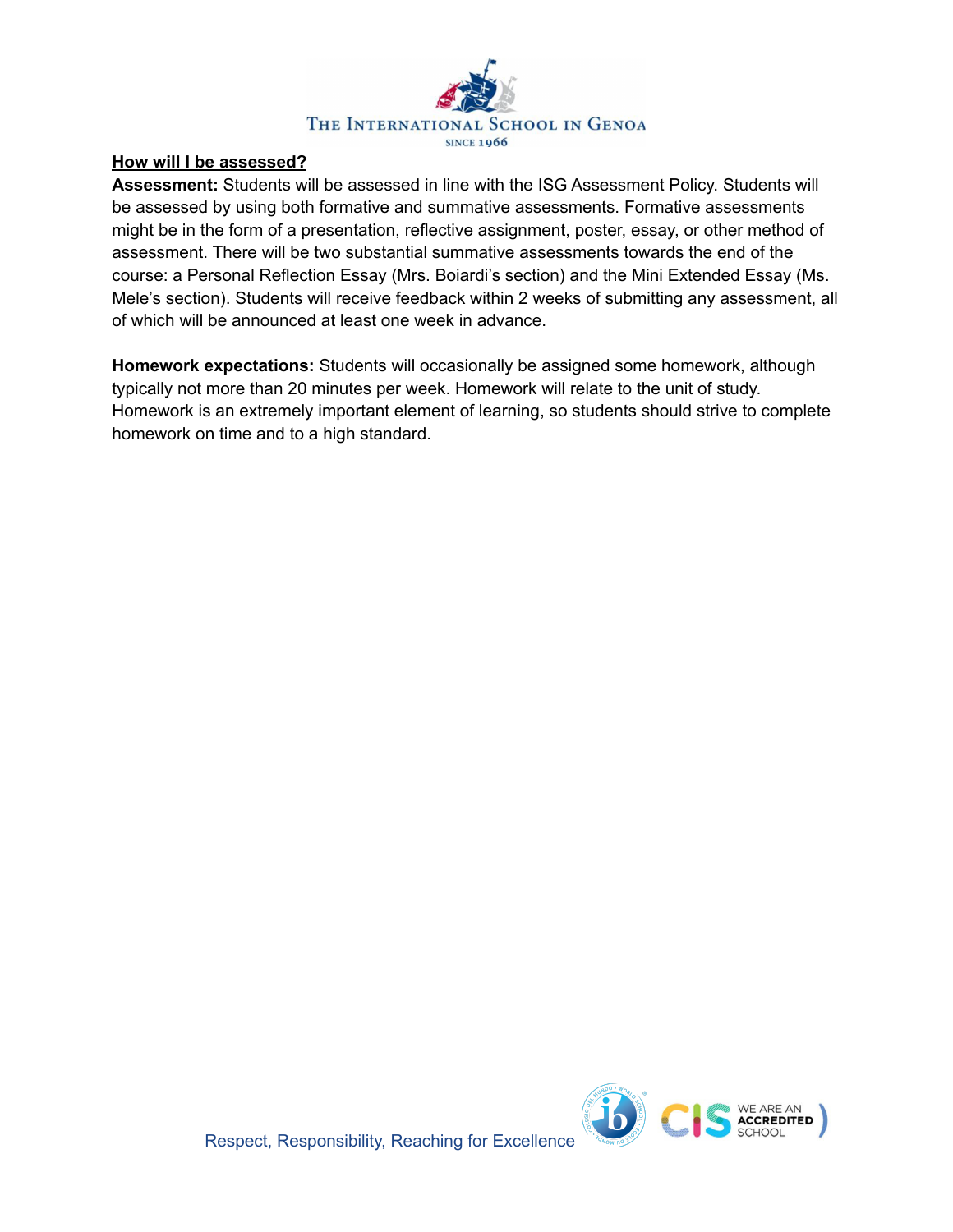

# *10 Bio-Chem/Lab Techniques 2021/2022*

Welcome to Grade 10. In this welcome letter, you will find all the information you will need for this course.

**Teachers: Lavagnini and Kubenk How can I contact my teachers? Emails: giovanna.lavagnini@isgenoa.it Office: 312**

### **What resources do I need?**

**Equipment Required:** square notebook, simple calculator, ruler (portalistini is optional) **Course Textbook:** Hodder education Chemistry, Physics and Biology year 4&5 **Google classroom code:** baojqqq (10Y), pr7npth (10X)

### **What will I be studying?**

Students will be learning about the biochemical world that surrounds us in the first semester. In the second semester, on January 31st 2022, students will practice laboratory skills and techniques such as data collection, precision and fine motor skills.

### **How will I be assessed?**

**Assessment:** Students will be assessed inline with the ISG Assessment Policy. Students will be assessed by using both formative and summative assessments. Formative assessments will take place during every lesson and summative assessments at the end of a unit. This could be in the form of a presentation, poster, essay, traditional exam or other method of assessment. Students will be assessed using the IB MYP assessment rubrics and receive feedback within 2 weeks of submitting the assessment. Assessments will be announced at least one week in advance.

**Homework expectations:** Students will receive 90 minutes of homework each week. Homework will relate to the unit of study. Homework is an extremely important element of learning, so students should strive to complete homework on time and to a high standard.

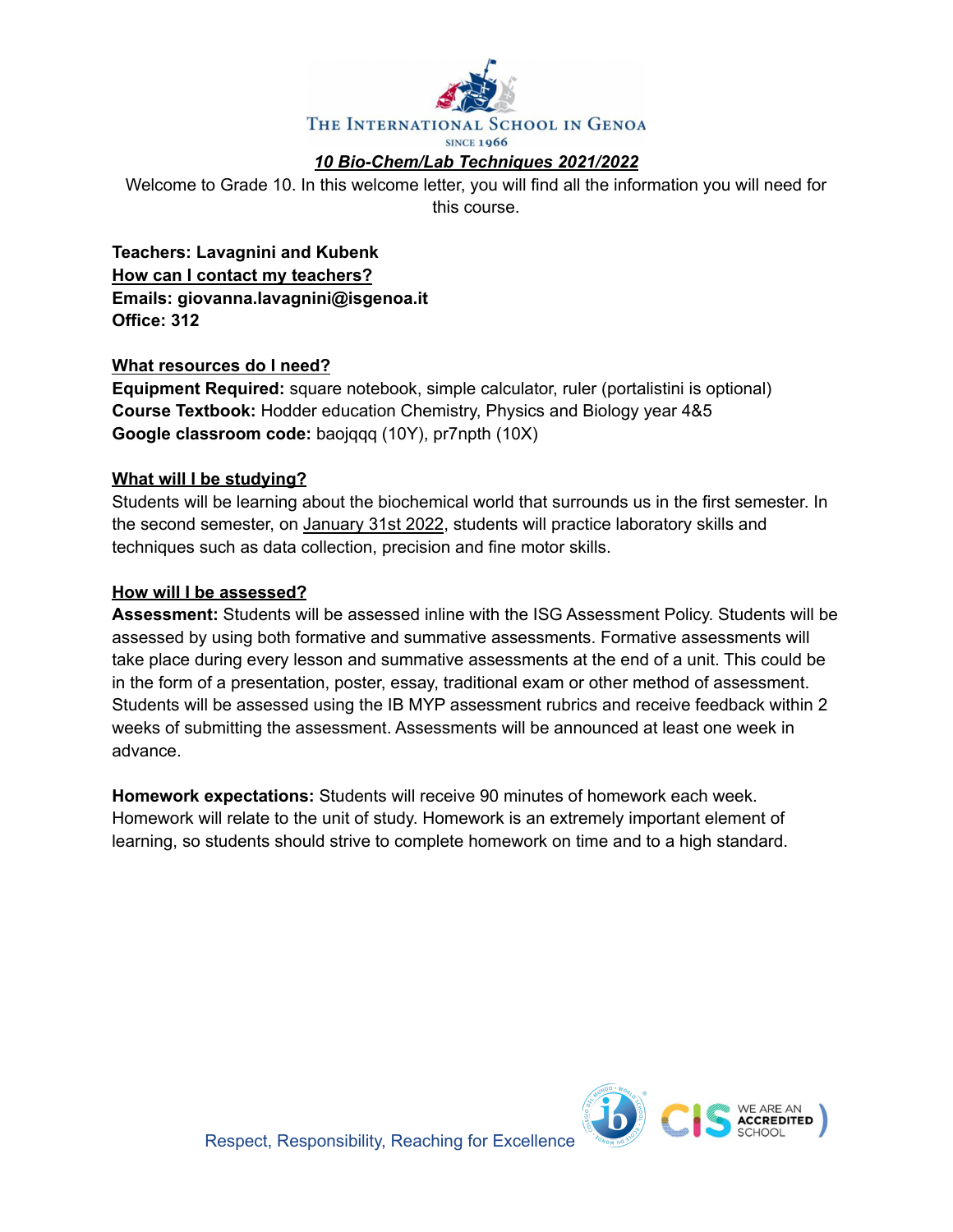

Welcome to Grade 10 Italian B. In this welcome letter, you will find all the information you will need for this course.

**Teachers:** Laura Rossi

# **How can I contact my teachers?**

**Emails:** laura.rossi@isgenoa.it

## **What resources do I need?**

**Equipment Required:** An A4 lined notebook, a complete pencil case (pen, pencils, coloured pencils, eraser, sharpener, scissors and glue), a laptop.

### **Course Textbook:**

- A1: Espresso ragazzi. Corso di italiano (Vol. 1): Libro studente e esercizi
- A2: Espresso ragazzi. Corso di italiano (Vol. 2): Libro studente e esercizi
- B1: Espresso ragazzi. Corso di italiano (Vol. 3): Libro studente e esercizi

## **Google classroom code:** *sptssyk*

### **What will I be studying?**

According to the student's level of proficiency in Italian, the course will aim at developing and improving competencies in the 4 macro skills of language: listening, speaking, reading and writing, through purposeful and engaging activities. Students will be involved in task-based activities aimed at promoting interaction and language development in real-life contexts. Reading in Italian will be an important component of the course, as well as developing and improving grammar awareness.

# **How will I be assessed?**

**Assessment:** Students will be assessed inline with the ISG Assessment Policy. Students will be assessed by using both formative and summative assessments. Formative assessments will take place during every lesson and summative assessments at the end of a unit. This could be in the form of a presentation, poster, essay, traditional exam or other method of assessment. Students will be assessed using the IB MYP assessment rubrics and receive feedback within 2 weeks of submitting the assessment. Assessments will be announced at least one week in advance.

**Homework expectations:** Students will receive 30 minutes of homework each week. Homework will relate to the unit of study. Homework is an extremely important element of learning, so students should strive to complete homework on time and to a high standard.

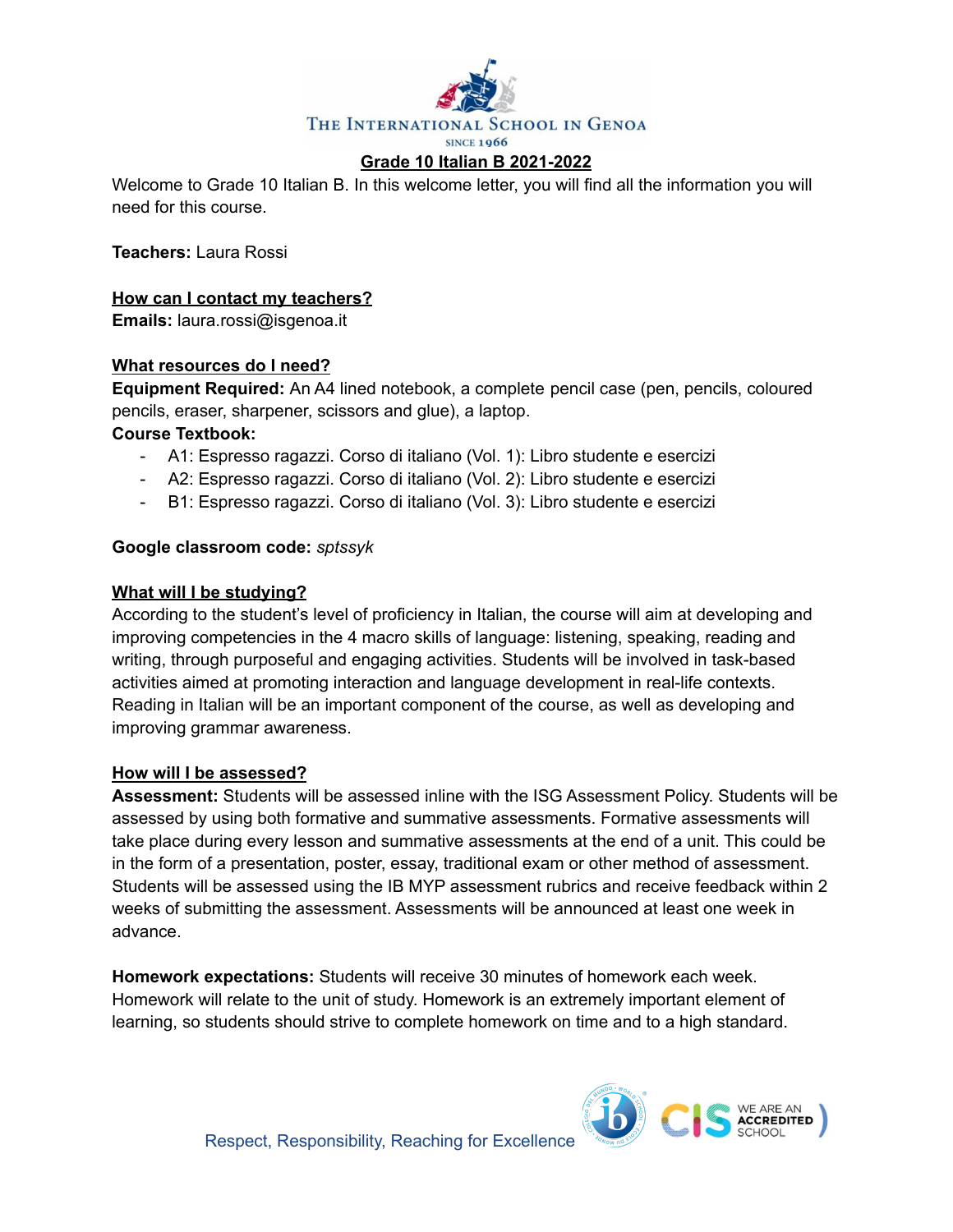

Welcome to Grade *10 Visual Arts*. In this welcome letter, you will find all the information you will need for this course.

**Teachers:** *Massimo Palazzi*

**How can I contact my teachers? Emails:** *massimo.palazzi@isgenoa.it* **Office:** *213*

**What resources do I need? Equipment Required:** *2B pencil, eraser, sharpener, A4 hand cover sketchbook, laptop* **Course Textbook: Google classroom code:** *jw5f6uq*

## **What will I be studying?**

*The course focuses on a range of drawing practices involving different media and techniques. Traditionally considered the foundation of art education, drawing is the most immediate and effective tool to investigate ideas, analyze objects, visualize dreams, design things and communicate personal interpretations of the world. Students will learn about the basic elements of imitational and expressive drawing in order to be encouraged to challenge their skills, free their inventiveness and show their creativity. The course will explore a diverse range of contemporary approaches to lines and shapes, from traditional media to computer bitmap and vector graphics.*

## **How will I be assessed?**

**Assessment:** Students will be assessed inline with the ISG Assessment Policy. Students will be assessed by using both formative and summative assessments. Formative assessments will take place during every lesson and summative assessments at the end of a unit. This could be in the form of a studio work, a presentation, an essay or other method of assessment. Students will be assessed using some assessment rubrics and receive feedback within 2 weeks of submitting the assessment. Assessments will be announced at least one week in advance.

**Homework expectations:** Students will receive *20* minutes of homework each week. Homework will relate to the unit of study. Homework is an extremely important element of learning, so students should strive to complete homework on time and to a high standard.

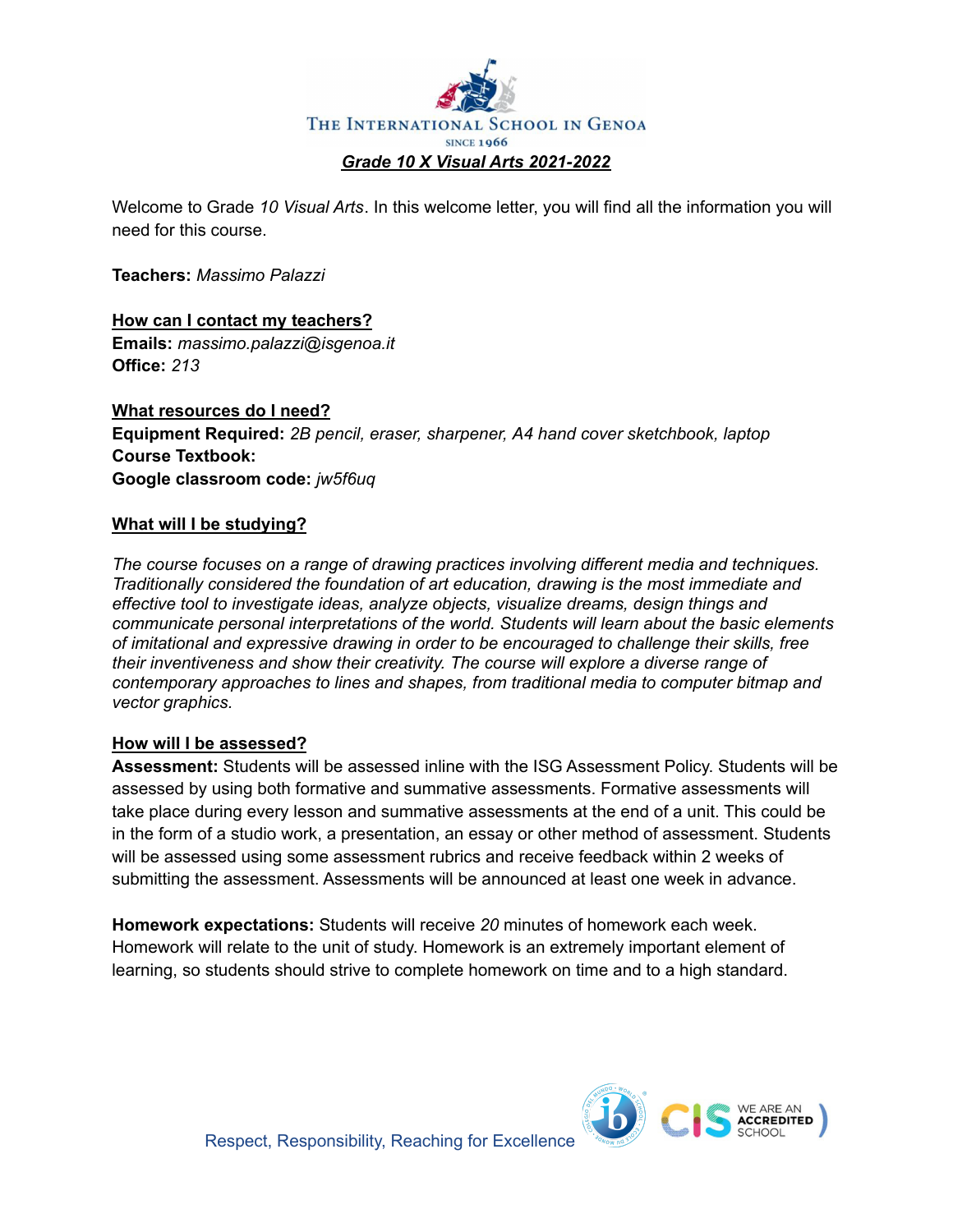

Welcome to Grade *10 Visual Arts*. In this welcome letter, you will find all the information you will need for this course.

**Teachers:** *Massimo Palazzi*

**How can I contact my teachers? Emails:** *massimo.palazzi@isgenoa.it* **Office:** *213*

**What resources do I need? Equipment Required:** *2B pencil, eraser, sharpener, A4 hand cover sketchbook, laptop* **Course Textbook: Google classroom code:** *k3ehd6h*

## **What will I be studying?**

*The course focuses on a range of drawing practices involving different media and techniques. Traditionally considered the foundation of art education, drawing is the most immediate and effective tool to investigate ideas, analyze objects, visualize dreams, design things and communicate personal interpretations of the world. Students will learn about the basic elements of imitational and expressive drawing in order to be encouraged to challenge their skills, free their inventiveness and show their creativity. The course will explore a diverse range of contemporary approaches to lines and shapes, from traditional media to computer bitmap and vector graphics.*

## **How will I be assessed?**

**Assessment:** Students will be assessed inline with the ISG Assessment Policy. Students will be assessed by using both formative and summative assessments. Formative assessments will take place during every lesson and summative assessments at the end of a unit. This could be in the form of a studio work, a presentation, an essay or other method of assessment. Students will be assessed using some assessment rubrics and receive feedback within 2 weeks of submitting the assessment. Assessments will be announced at least one week in advance.

**Homework expectations:** Students will receive *20* minutes of homework each week. Homework will relate to the unit of study. Homework is an extremely important element of learning, so students should strive to complete homework on time and to a high standard.

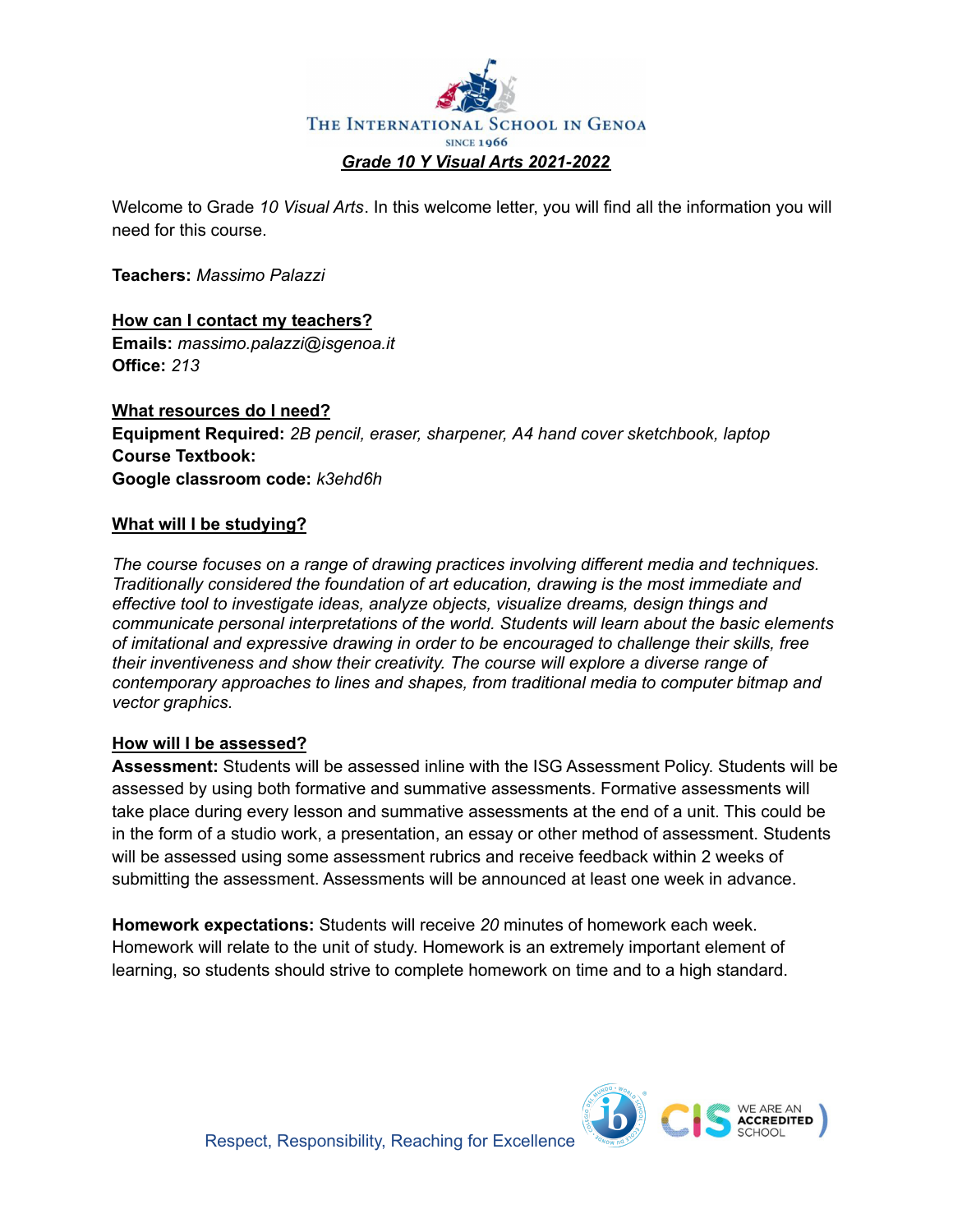

Welcome to *Grade 10 Individuals and Societies*. In this welcome letter, you will find all the information you will need for this course.

**Teacher:** *Ilaria Daneluz* **How can I contact my teacher? Emails:** *ilaria.daneluz@isgenoa.it* **Office:** *317*

**What resources do I need? Equipment Required:** *A4 notebook, A4 portalistini or binder, writing utensils.* **Course Textbook:** *20th Century History for CAMBRIDGE IGCSE, Oxford* **Google classroom code: 10X** mmsi7ka *10Y aaf77nw*

# **What will I be studying?**

*The world before and after the Second World War. Understanding of the Cold War and a comparison of lives under Communism and Capitalism. How American society changed between 1930 to 1970. The Vietnam War and how the USA became involved in the conflict. The unification of Italy during the Risorgimento.*

## **How will I be assessed?**

**Assessment:** Students will be continuously assessed throughout the course. During lesson time, students will be both self and peer assessing using success criteria, so that they may reflect on their own progress and areas for improvement. They will receive end of unit examinations, and will be assessed on their ability to write essays, analyze historical sources, conduct research, give presentations, and various other projects.

Formal Assessments: 75% (Source-based Tests, Timed-Essay Tests, Research Essays, Group Presentation)

Informal Assessments: 25% (Classwork, Homework, Debates)

**Homework expectations:** Students will receive *40* minutes of homework each week. Homework will relate to the unit of study. Homework is an extremely important element of learning, so students should strive to complete homework on time and to a high standard.

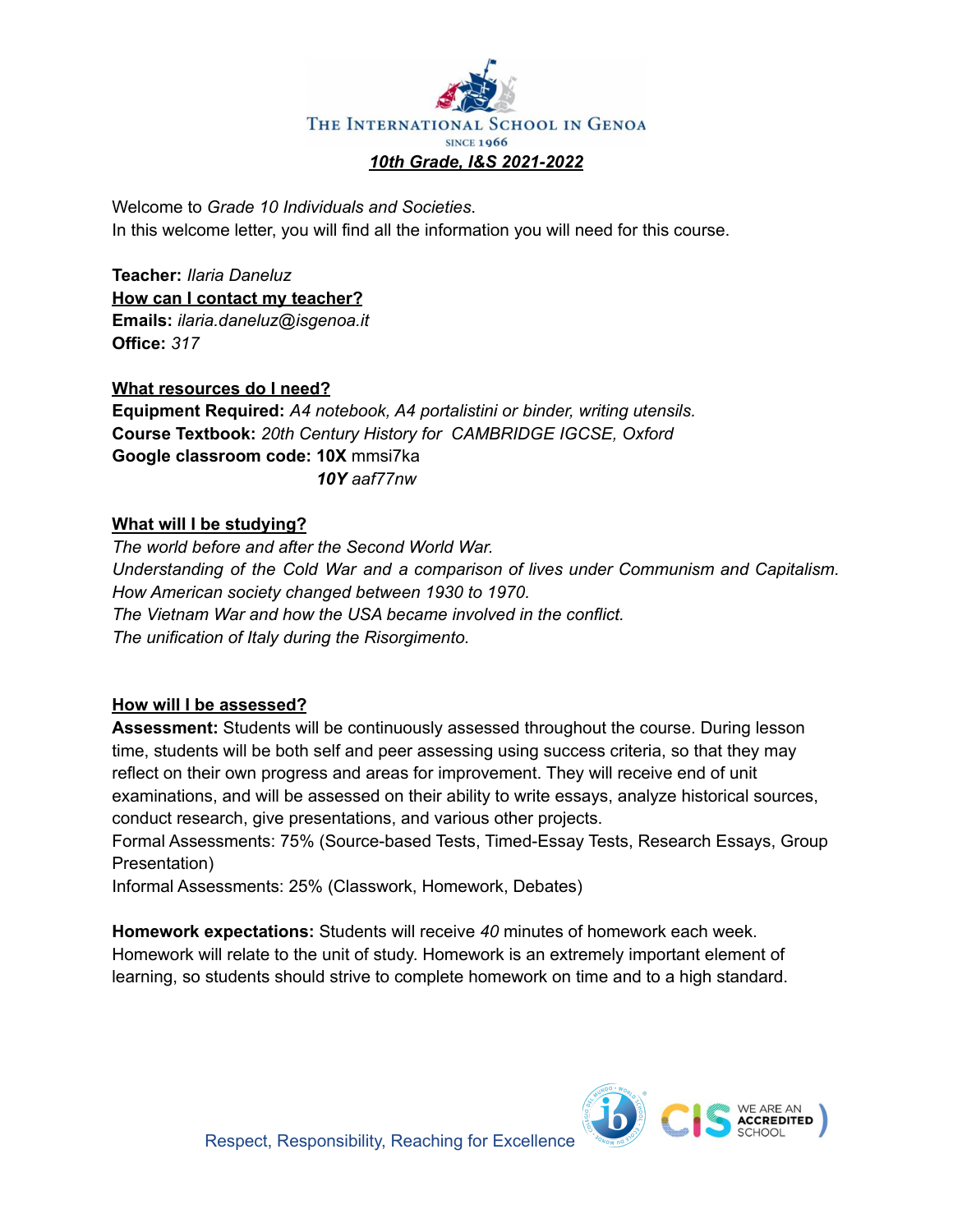

Welcome to *10th Italiano A* In this welcome letter, you will find all the information you will need for this course.

**Teachers: Fulvia Gabinio How can I contact my teachers? Emails: fulvia.gabinio@isgenoa.it Office: 317**

## **What resources do I need?**

**Equipment Required:** Quaderno A4; portalistini, chiavetta usb. **Course Textbook:**

- **-** *Antologia: Le parole del Mondo - Poesia e teatro + La [letteratura](https://www.palumboeditore.it/schedaopera/tabid/308/itemid/2907/Default.aspx) delle origini*
- *M.La Rosa, M.Mazzola, Le parole per [scrivere](https://www.palumboeditore.it/schedaopera/tabid/308/itemid/2936/Default.aspx)*
- *A.Manzoni, I Promessi sposi, Ed. Medusa*
- *- P.Levi, Se questo è un uomo, Ed. Einaudi*
- H.Melville, *Bartleby lo scrivano*, Ed. Scolastiche Mondadori
- N.Gogol, *Il cappotto,* Ed. Scolastiche Mondadori
- S.Kramer, *Vincitori e vinti,* Ed. Scolastiche Mondadori.
- M.Shelley, *Frankenstein, Ed. La spiga.*

**Google classroom code: daowrhc**

## **What will I be studying?**

*Il corso di Italiano A delinea un percorso di studio indirizzato all'acquisizione di strumenti linguistici, espressivi e di critica letteraria. Il corso si svilupperà sull'esame di quattro aree di competenza(Conoscenza e comprensione: Percorsi di indagine; Comunicazione; Riflessione) che permetteranno di acquisire competenze specifiche orali, scritte e creative, attraverso moduli diversificati di comunicazione.*

## **How will I be assessed?**

**Assessment:** Students will be assessed inline with the ISG Assessment Policy. Students will be assessed by using both formative and summative assessments. Formative assessments will take place during every lesson and summative assessments at the end of a unit. This could be in the form of a presentation, poster, essay, traditional exam or other method of assessment. Students will be assessed using the IB MYP/DP assessment rubrics and receive feedback within 2 weeks of submitting the assessment. Assessments will be announced at least one week in advance.

**Homework expectations:** Students will receive *40* minutes of homework each week. Homework will relate to the unit of study. Homework is an extremely important element of learning, so students should strive to complete homework on time and to a high standard.

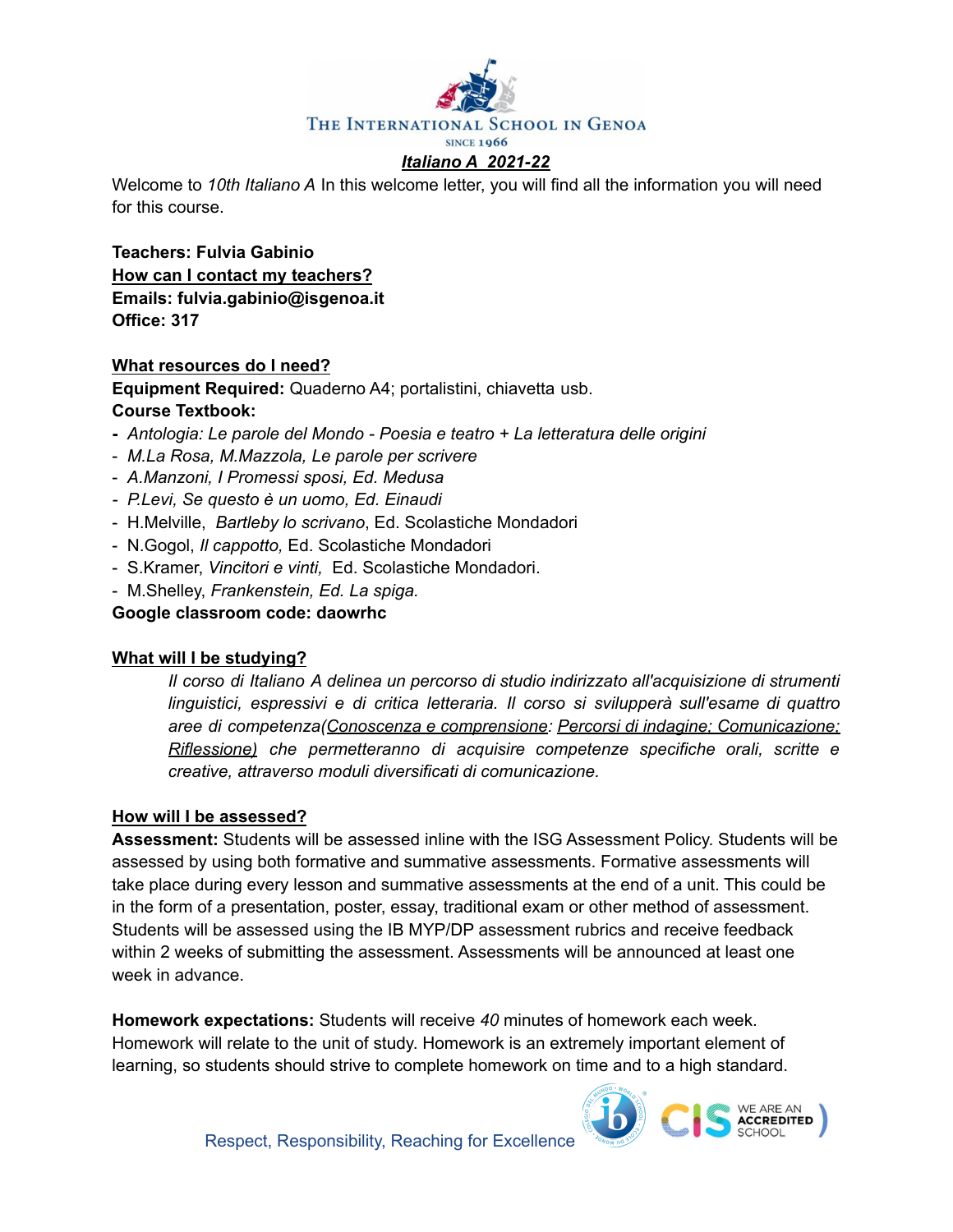

# *10 Physics/Lab Techniques 2021/2022*

Welcome to Grade 10. In this welcome letter, you will find all the information you will need for this course.

**Teachers: Lavagnini and Kubenk How can I contact my teachers? Emails: david.kubenk@isgenoa.it Office: 312**

### **What resources do I need?**

**Equipment Required:** square notebook, simple calculator, ruler (portalistini is optional) **Course Textbook:** Hodder education Chemistry, Physics and Biology year 4&5 **Google classroom code:** baojqqq (10Y), pr7npth (10X)

### **What will I be studying?**

Students will be learning about physics. In the second semester, on January 31st 2022, students will practice laboratory skills and techniques such as data collection, precision and fine motor skills.

#### **How will I be assessed?**

**Assessment:** Students will be assessed inline with the ISG Assessment Policy. Students will be assessed by using both formative and summative assessments. Formative assessments will take place during every lesson and summative assessments at the end of a unit. This could be in the form of a presentation, poster, essay, traditional exam or other method of assessment. Students will be assessed using the IB MYP assessment rubrics and receive feedback within 2 weeks of submitting the assessment. Assessments will be announced at least one week in advance.

**Homework expectations:** Students will receive 90 minutes of homework each week. Homework will relate to the unit of study. Homework is an extremely important element of learning, so students should strive to complete homework on time and to a high standard.

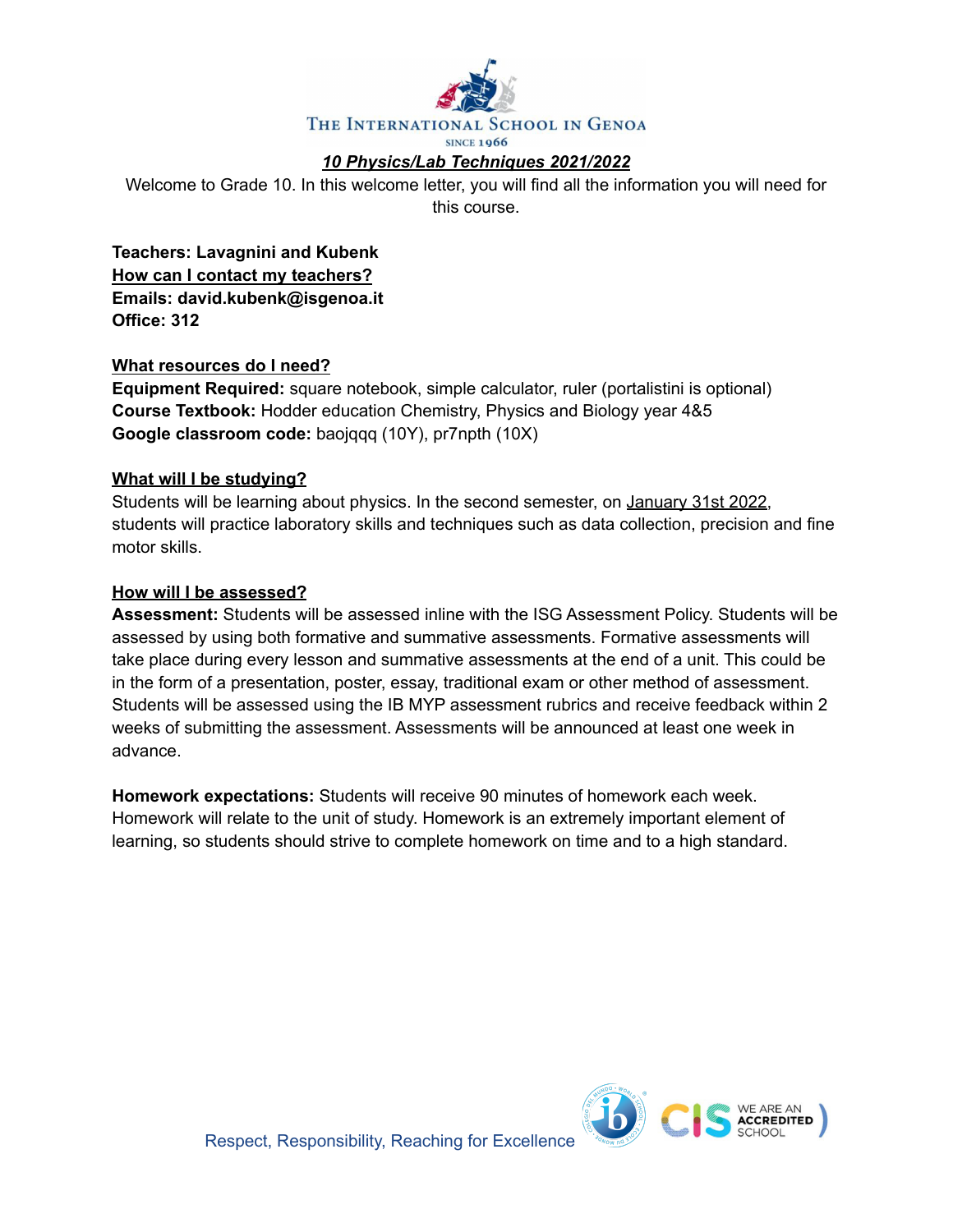

Welcome to grade 10 Physical and Health Education. In this welcome letter, you will find all the information you will need for this course.

#### **Teachers: Lucy Deas**

**How can I contact my teacher? Email: [lucy.deas@isgenoa.it](mailto:lucy.deas@isgenoa.it) Office:** Gym balcony

#### **What resources do I need?**

#### **Equipment Required:**

- T-shirt
- Shorts / leggings / Tracksuit bottoms (Sweatshirt or waterproof rain jacket if wet)
- Indoor sneakers for the gyms (appropriate sports shoes)
- Water bottle

#### **Google classroom code: cmx6lfr (10X), nvy7sbh (10Y)**

#### **What will I be studying? PHE Curriculum units**

- 
- Invasion games e.g. Soccer, Unihockey, Handball, Touch Rugby, Basketball
- Creative movement e.g. Dance, Gymnastics, aerobics, yoga ▪ Health Related Fitness e.g. Distance running, Circuit training, Orienteering
- 
- Net Games e.g. Volleyball, Badminton, Table Tennis
- Track and field athletics e.g. Running, Jumping and throwing events
- Striking & Fielding games e.g. Softball, Cricket
- 

#### **How will I be assessed?**

**Assessment:** Students will be assessed inline with the ISG Assessment Policy. Students will be assessed by using both formative and summative assessments. Formative assessments will take place during every lesson and summative assessments at the end of a unit. This could be in the form of a presentation, poster, essay, traditional exam or other method of assessment. Students will be assessed using assessment rubrics and receive feedback within 2 weeks of submitting the assessment. Assessments will be announced at least one week in advance.

#### **Specific expectations**

**Respect -** Students should arrive on time and treat others with a caring and respectful attitude. **Responsibility** - Students are expected to be appropriately equipped ready for the activity. **Reaching for excellence -** Students are encouraged to be involved in motivating and supporting others to achieve their personal best and strive to be successful.

Best regards,

Lucy Deas

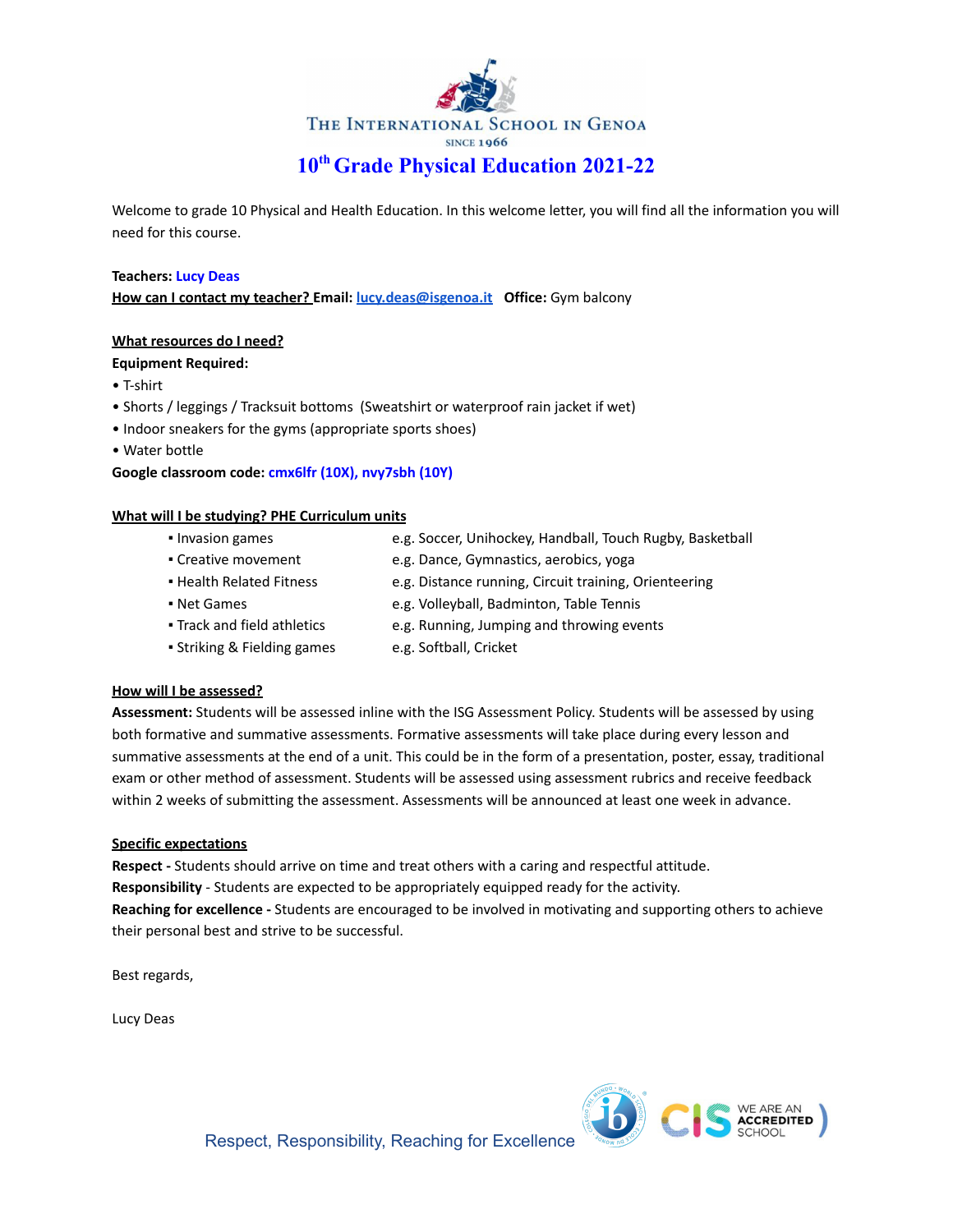

Welcome to Grade *10Y English*. In this welcome letter, you will find all the information you will need for this course.

**Teachers:** *Ioana Badicioiu*

## **How can I contact my teachers?**

**Emails:** *ioana.badicioiu@isgenoa.it* **Office:** *Miss Ioana 312*

# **What resources do I need?**

### **Equipment Required:**

- *- your computer, charger and headphones;*
- *- your book choice*
- *- pencil, pens of different colours;*
- *- a spiral notebook (with dividers, such as [THIS](https://www.amazon.com/Oxford-3-Subject-Notebooks-Assorted-10386/dp/B07CL6PZMM/ref=sxin_7_ac_d_pm?ac_md=2-0-VW5kZXIgJDE1-ac_d_pm&cv_ct_cx=notebooks+with+dividers&dchild=1&keywords=notebooks+with+dividers&pd_rd_i=B07CL6PZMM&pd_rd_r=5b5da13f-7185-43b4-bf26-b9b2bbd6bb4c&pd_rd_w=2pIJl&pd_rd_wg=d47ih&pf_rd_p=6fa2c4b2-cf77-4ff1-a22d-406e154f5c4b&pf_rd_r=BNP9KBNGW28C67BBJ7M0&psc=1&qid=1598599606&sr=1-1-22d05c05-1231-4126-b7c4-3e7a9c0027d0) one, if possible)*
- *- sticky notes*
- *- rubber, white-out pen/tape*

### **Google classroom code: [nj3jqhd](https://classroom.google.com/c/MzE5OTIxNjQ0MzA4?cjc=nj3jqhd)**

## **What will I be studying?**

Units of study include a variety of genres such as narrative, poetry and drama which will give students the opportunity to explore some of the most powerful stories of love and enduring tragedies in the English language such as *The Great Gatsby,* and *Romeo and Juliet*. They will continue to develop their critical thinking, conceptual understanding, writing and speaking skills in order to prepare for the IBDP programme.

#### **How will I be assessed?**

**Assessment:** Students will be assessed inline with the ISG Assessment Policy. Students will be assessed by using both formative and summative assessments. Formative assessments will take place during every lesson and summative assessments at the end of a unit. This could be in the form of a presentation, poster, essay, traditional exam or other method of assessment. Students will be assessed using the IB MYP assessment rubrics and receive feedback within 2 weeks of submitting the assessment. Assessments will be announced at least one week in advance.

**Homework expectations:** Students will receive 60 minutes of homework each week. Homework will relate to the unit of study. Homework is an extremely important element of learning, so students should strive to complete homework on time and to a high standard.

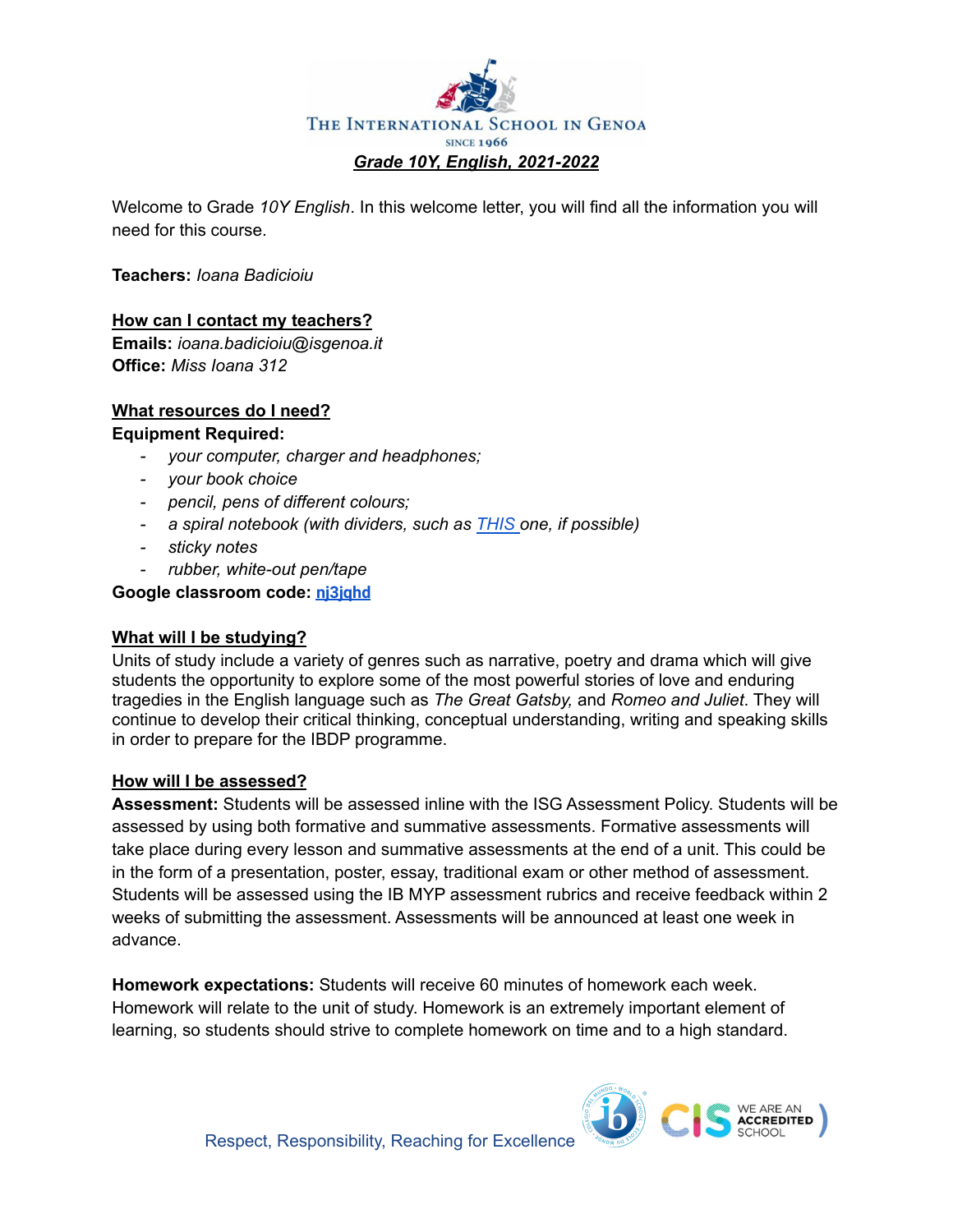

Welcome to Grade 10. In this welcome letter, you will find all the information you will need for this course.

## **Teachers: Jacob Padilla**

# **How can I contact my teachers?**

**Emails: [jacob.padilla@isgenoa.it](mailto:jacob.padilla@isgenoa.it) Office:** 312

# **What resources do I need?**

**Equipment Required:** *Pencil, pen, ruler, sharpener, eraser, notebook, scientific + graphing calculator, protractor, pair of compasses, fully charged laptop* **Course Textbook:** *Cambridge IGCSE International Mathematics, Published by Haese Mathematics* **Google classroom code:** *10X: mtcskpp 10Y: umpuks53*

# **What will I be studying?**

**Topics:** *Functions; Sequences and Series; Algebra; Trigonometry; Trigonometry; Trigonometry; Sets; Probability; Statistics*

## **How will I be assessed?**

**Assessment:** Students will be assessed inline with the ISG Assessment Policy. Students will be assessed by using both formative and summative assessments. Formative assessments will take place during every lesson and summative assessments at the end of a unit. This could be in the form of a presentation, poster, essay, traditional exam or other method of assessment. Students will be assessed using the IB MYP assessment rubrics and receive feedback within 2 weeks of submitting the assessment. Assessments will be announced at least one week in advance.

**Homework expectations:** Students will receive 90 minutes of homework each week. Homework will relate to the unit of study. Homework is an extremely important element of learning, so students should strive to complete homework on time and to a high standard.

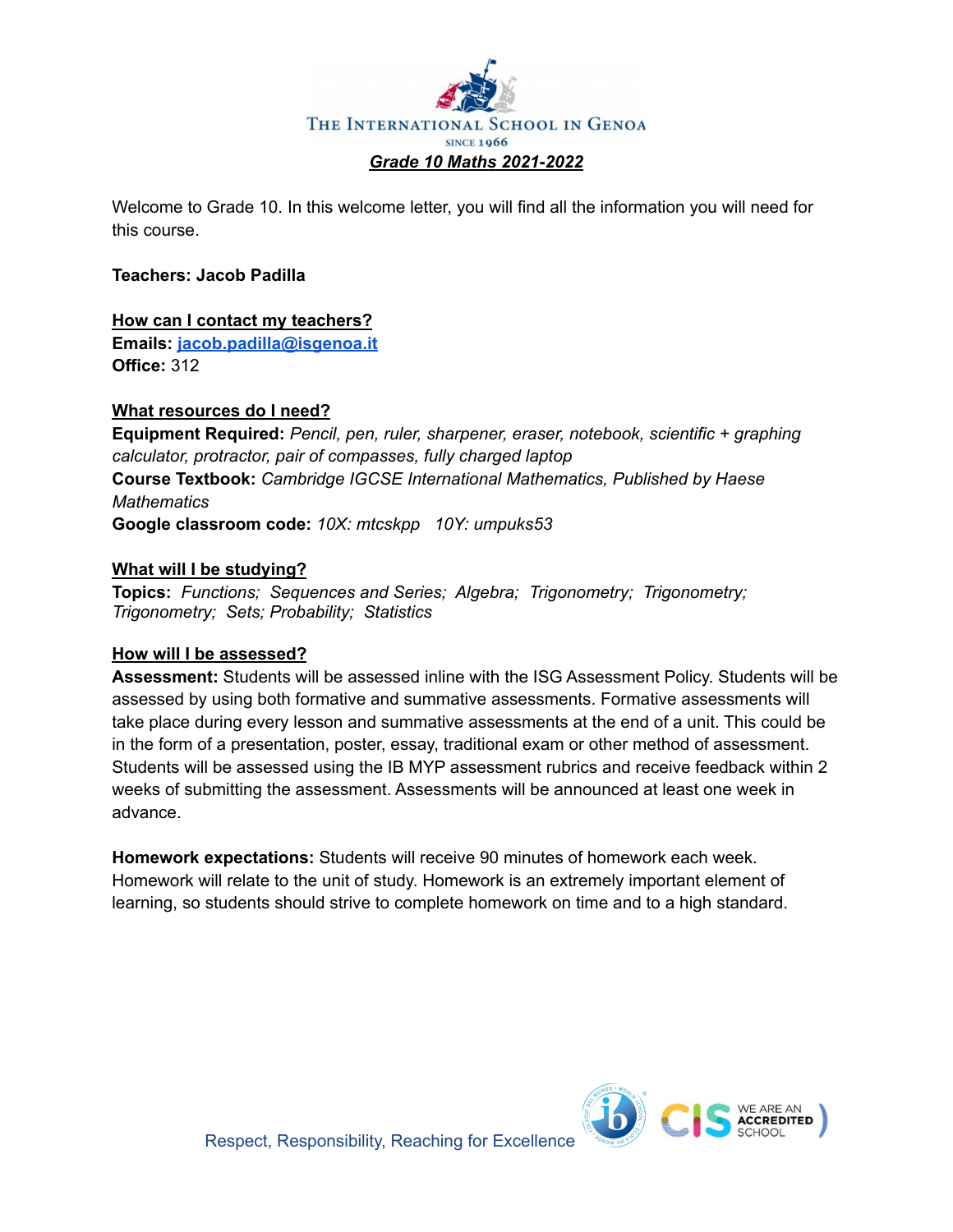

Welcome to Grade 10th, Spanish B. In this welcome letter, you will find all the information you will need for this course.

# **Teacher: Elena Cabrerizo**

## **How can I contact my teachers?**

Emails: elena.cabrerizo@isgenoa.it Office: 205

## **What resources do I need?**

Equipment Required: *A binder + 50 sheets of lined paper (don't use notebooks, please)* Course Textbook: MYP Spanish Phases 3 & 4 Google classroom code: w4ujj5x

## **What will I be studying?**

Units 6, 7, 8, 9 and 10 from your textbook (Spanish B phases 3-4: capable level) \*Some students in the group will be studying phases 1-2. \*\*Some students are beginners

#### *LISTENING and READING:*

At the end of the capable level, students should be exposed to a wide variety of simple and some *complex authentic spoken and written multimodal texts and be able to:*

- *● identify explicit and implicit information (facts and/or opinions, and supporting details)*
- *● analyse conventions*
- *● analyse connections.*

#### *SPEAKING and READING:*

*At the end of the capable level, students should be able to:*

- *● use a wide range of vocabulary*
- *● use a wide range of grammatical structures generally accurately*
- *● use clear pronunciation and intonation in a comprehensible manner*
- *● during interaction, communicate all or almost all the required information clearly and effectively.*
- *● organize information effectively and coherently in an appropriate format using a wide range of simple and complex cohesive devices*

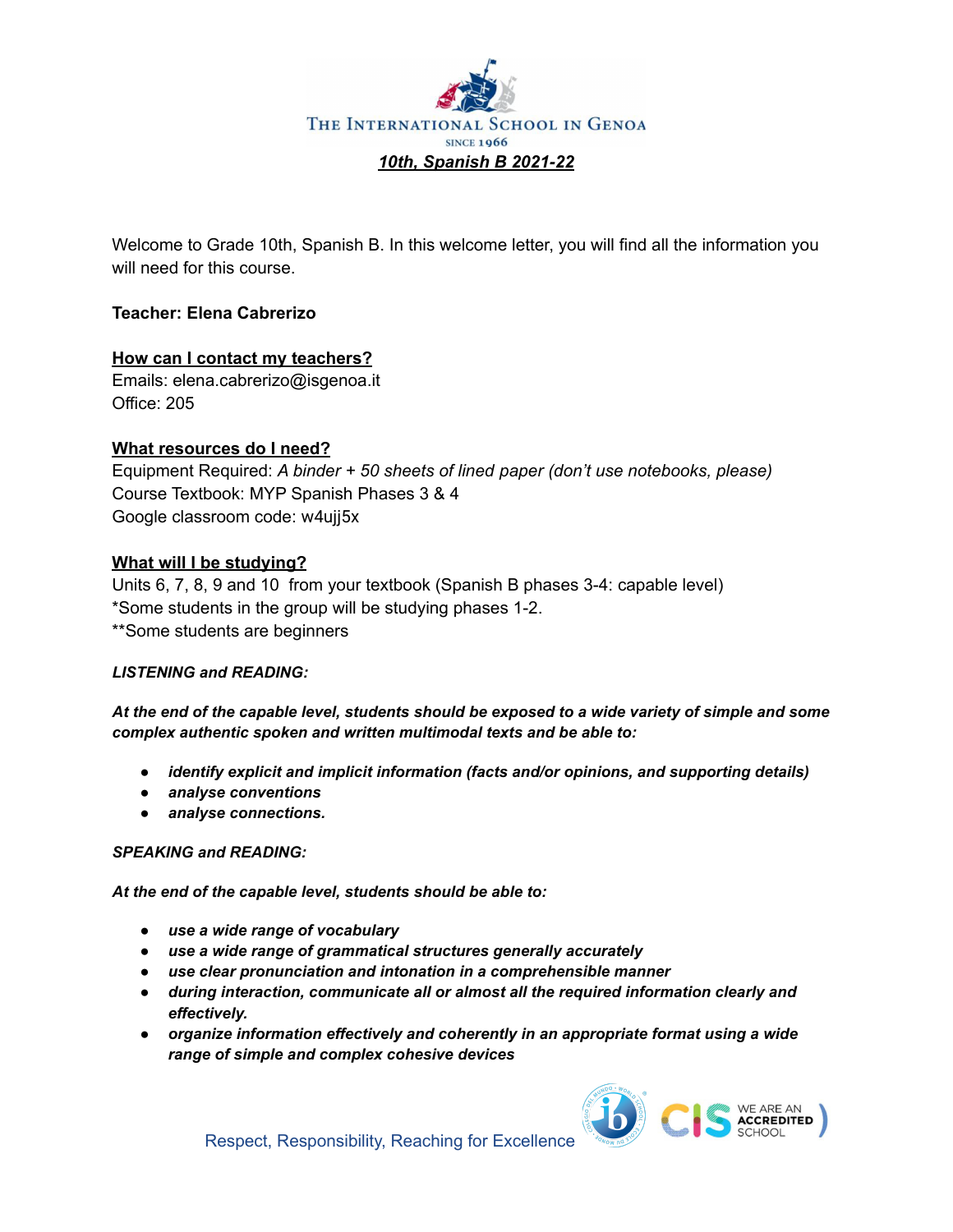

# *10 th grade Design 2021-2022*

Welcome to 10<sup>th</sup> grade Design. In this welcome letter, you will find all the information you will need for this course.

**Teacher: Matteo Merlo How can I contact my teacher? Email: matteo.merlo@isgenoa.it Office: 312**

## **What resources do I need?**

**Equipment Required:** *Pencil, pen, ruler, sharpener, eraser, notebook, graphing calculator TI NSPIRE CX, laptop.* **Course Textbook:** *--*

**Google classroom code.** 10X: t55qoy6. 10Y: fpzdfg2

# **What will I be studying?**

The Design course challenges all students to

- apply practical and creative thinking skills to solve design problems
- explore the role of design in both historical and contemporary contexts
- consider their responsibilities when making design decisions and taking action.

Topics covered will be focused on the use of the design cycle as a way to structure

- inquiry and analysis of design problems
- development and creation of feasible solutions
- testing and evaluation of students' models, prototypes, products or systems.

## **How will I be assessed?**

**Assessment:** Students will be assessed in line with the ISG Assessment Policy. Students will be assessed by using both formative and summative assessments. Formative assessments will take place during every lesson and summative assessments at the end of a unit. This could be in the form of a presentation, poster, essay, traditional exam or other method of assessment. Students will be assessed using the IB MYP assessment rubrics and receive feedback within 2 weeks of submitting the assessment. Assessments will be announced at least one week in advance.

**Homework expectations:** Students at HL will receive about *60* minutes of homework each week. Homework will relate to the unit of study. Homework is an extremely important element of learning, so students should strive to complete homework on time and to a high standard.